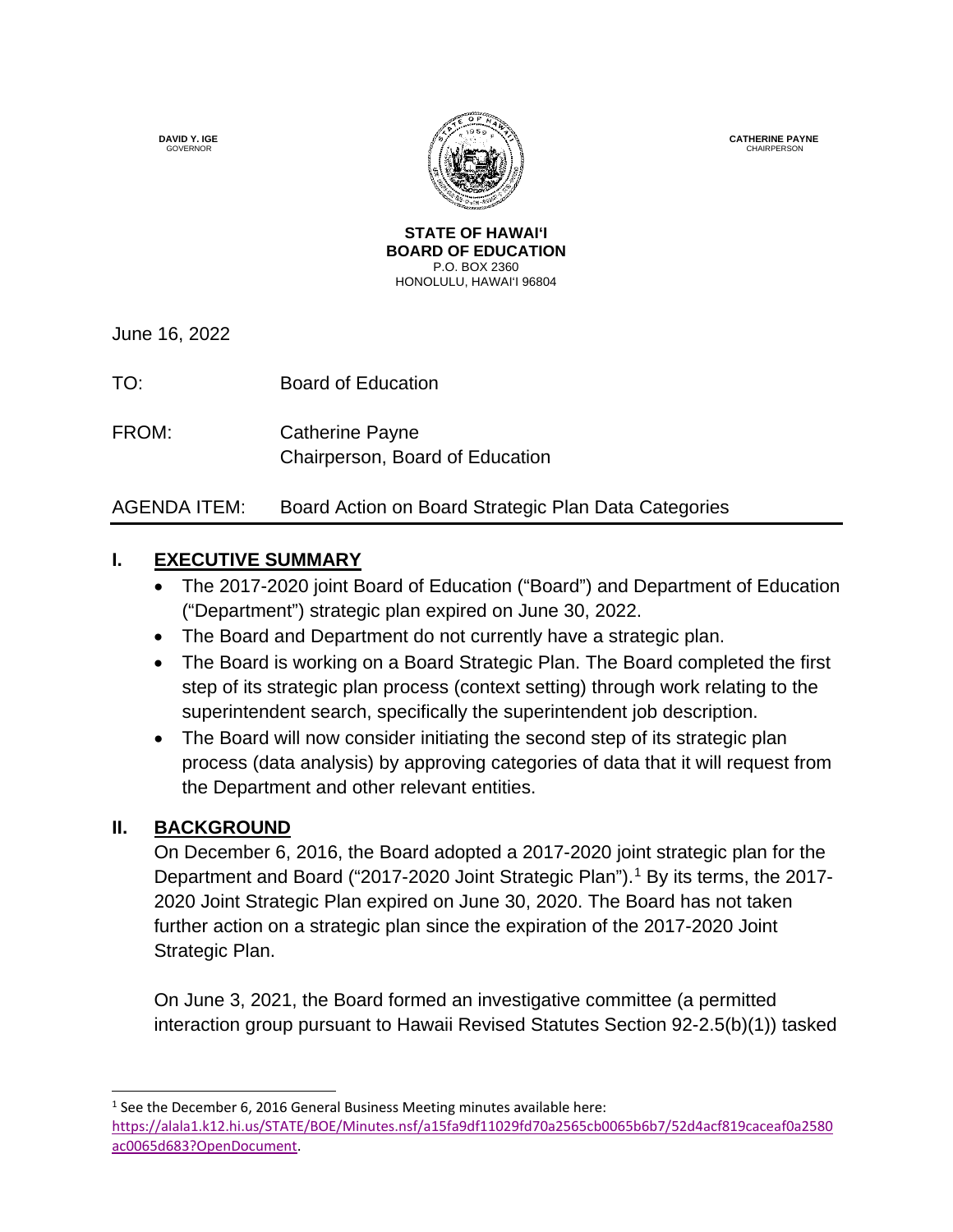with investigating issues related to the search for a superintendent ("Search Committee").

At its July 15, 2021 Special Meeting, Board members expressed a desire to have more discussion on the role of the Board and governance.<sup>[2](#page-1-0)</sup> At its August 12, 2021 Special Meeting, the Board received boardsmanship training from the National Association of State Boards of Education ("NASBE") of which the Board is a member.[3](#page-1-1) Part of that training was to refocus on the roles of the Board and superintendent in establishing the vision, mission, and goals of the state education system and understanding how those roles relate to the selection of the next superintendent and development of a strategic plan.

At its September 2, 2021 Special Meeting, the Board received additional training from NASBE to build capacity for effective leadership and governance, establish major goals, and understand how these goals impact the Board's search for a superintendent.[4](#page-1-2) Part of NASBE's presentation outlined how the timeline and process for a superintendent search could overlap and be integrated with goal setting and strategic planning. Robert Hull, former President and CEO and Senior Advisor of NASBE, described NASBE's 12-step strategic planning process at the Board's September 2, 2021 Special Meeting. I included the slide he presented at that meeting below.

<span id="page-1-0"></span> $\overline{a}$ <sup>2</sup> See the July 15, 2021 Special Meeting minutes here:

[https://alala1.k12.hi.us/STATE/BOE/Minutes.nsf/a15fa9df11029fd70a2565cb0065b6b7/92f8f0d8c13be9b60a2587](https://alala1.k12.hi.us/STATE/BOE/Minutes.nsf/a15fa9df11029fd70a2565cb0065b6b7/92f8f0d8c13be9b60a25873100037b78?OpenDocument) [3100037b78?OpenDocument.](https://alala1.k12.hi.us/STATE/BOE/Minutes.nsf/a15fa9df11029fd70a2565cb0065b6b7/92f8f0d8c13be9b60a25873100037b78?OpenDocument)

<span id="page-1-1"></span><sup>3</sup> See Board Chairperson Payne's memorandum, dated August 12, 2021, here:

[https://boe.hawaii.gov/Meetings/Notices/Meeting%20Material%20Library/Special\\_20210812\\_Presentation%20on](https://boe.hawaii.gov/Meetings/Notices/Meeting%20Material%20Library/Special_20210812_Presentation%20on%20Boardsmanship%20Training.pdf) [%20Boardsmanship%20Training.pdf.](https://boe.hawaii.gov/Meetings/Notices/Meeting%20Material%20Library/Special_20210812_Presentation%20on%20Boardsmanship%20Training.pdf)

<span id="page-1-2"></span><sup>4</sup> See Board Chairperson Payne's memorandum, dated September 2, 2021, here:

[https://boe.hawaii.gov/Meetings/Notices/Meeting%20Material%20Library/Special\\_20210902\\_Presentation%20on](https://boe.hawaii.gov/Meetings/Notices/Meeting%20Material%20Library/Special_20210902_Presentation%20on%20training%20to%20build%20capacity%20for%20effective%20leadership%20and%20governance.pdf) [%20training%20to%20build%20capacity%20for%20effective%20leadership%20and%20governance.pdf.](https://boe.hawaii.gov/Meetings/Notices/Meeting%20Material%20Library/Special_20210902_Presentation%20on%20training%20to%20build%20capacity%20for%20effective%20leadership%20and%20governance.pdf)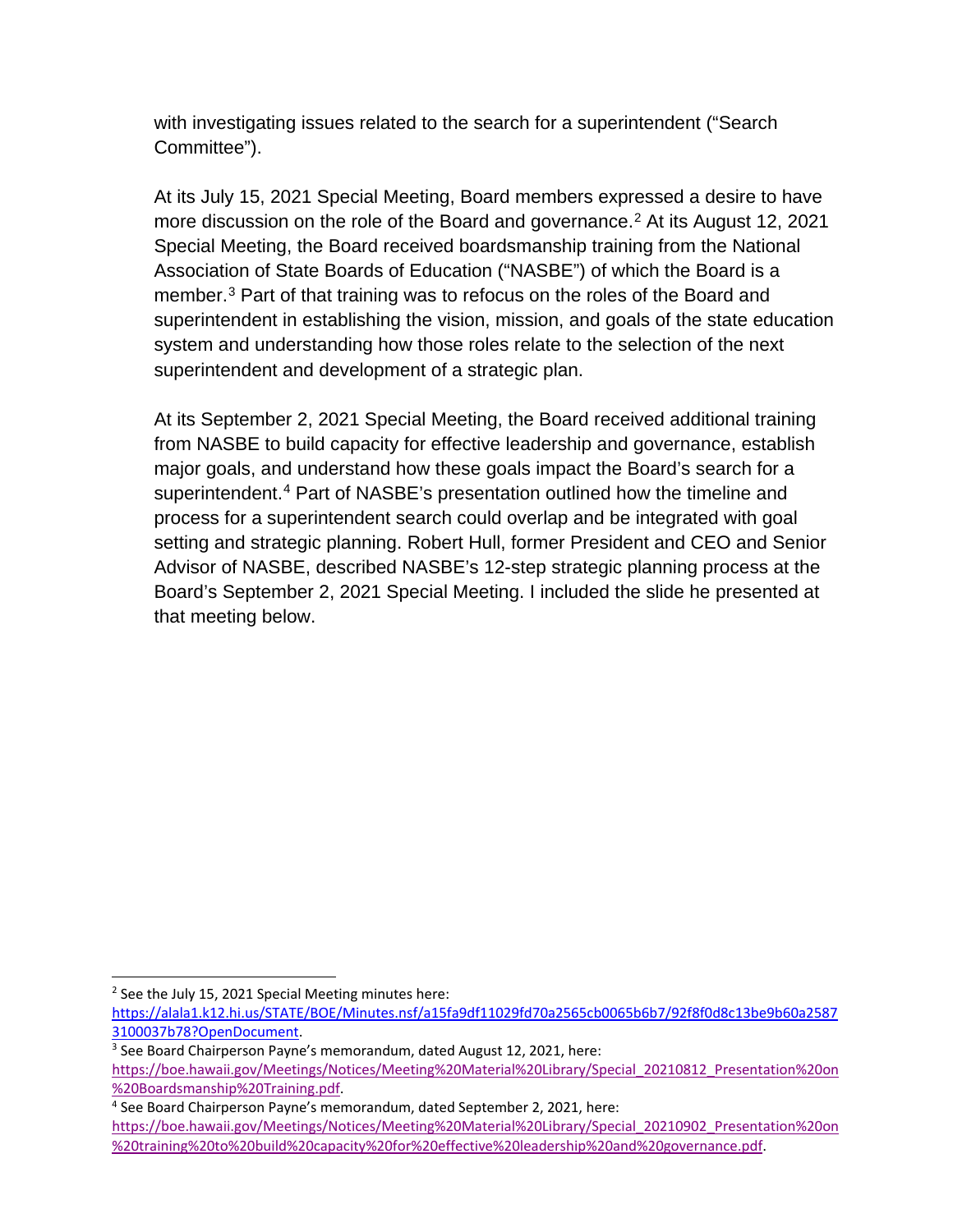

After going through NASBE training, Search Committee members felt that it would be difficult to continue carrying out its tasks relating to the superintendent search without the Board first setting goals for the public education system. As such, I obtained a proposal from NASBE to comprehensively address the Board's needs relating to the search and selection of a superintendent and Board strategic planning, among other things. On October 21, 2021, the Board accepted grant funds from the Harold K.L. Castle Foundation and The Learning Coalition for NASBE services relating to the search and selection of a superintendent and Board strategic planning, among other things.<sup>[5](#page-2-0)</sup>

During January and February 2022, the Search Committee gathered stakeholder input to develop the superintendent job description through meetings with its advisory group, focus group, and meetings with key legislative committee chairpersons. The Search Committee met virtually with an advisory group on January 18, 2022 to get feedback on the education system's greatest needs, areas of growth, and desired outcomes to develop a superintendent job description and competencies.

<span id="page-2-0"></span><sup>5</sup> The October 21, 2021 General Business Meeting minutes are available here: [https://alala1.k12.hi.us/STATE/BOE/Minutes.nsf/a15fa9df11029fd70a2565cb0065b6b7/eb3b46b1546ece870a258](https://alala1.k12.hi.us/STATE/BOE/Minutes.nsf/a15fa9df11029fd70a2565cb0065b6b7/eb3b46b1546ece870a25878b006e9c41?OpenDocument&Highlight=0,NASBE) [78b006e9c41?OpenDocument&Highlight=0,NASBE.](https://alala1.k12.hi.us/STATE/BOE/Minutes.nsf/a15fa9df11029fd70a2565cb0065b6b7/eb3b46b1546ece870a25878b006e9c41?OpenDocument&Highlight=0,NASBE) See also Board Chairperson Payne's memorandum, dated October 21, 2021, here:

 $\overline{a}$ 

[https://boe.hawaii.gov/Meetings/Notices/Meeting%20Material%20Library/GBM\\_20211021\\_Action%20on%20Gra](https://boe.hawaii.gov/Meetings/Notices/Meeting%20Material%20Library/GBM_20211021_Action%20on%20Grant%20and%20NASBE%20Contract.pdf) [nt%20and%20NASBE%20Contract.pdf](https://boe.hawaii.gov/Meetings/Notices/Meeting%20Material%20Library/GBM_20211021_Action%20on%20Grant%20and%20NASBE%20Contract.pdf)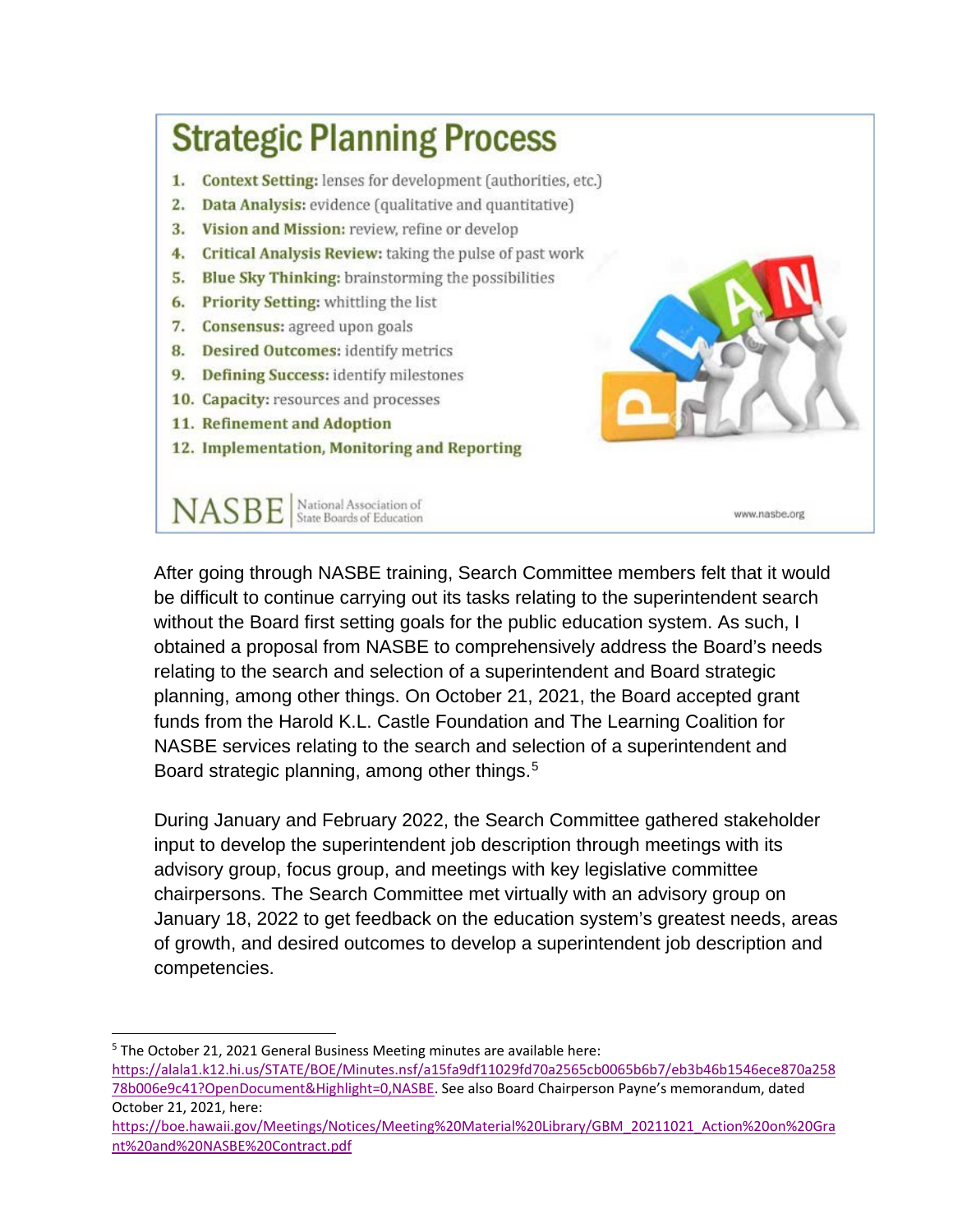During the week of January 31, 2022, the Search Committee held seven virtual focus groups. The focus groups represented school-based educators, school administrators, parents, community (business, military, advocacy, non-profit), Department staff, and students. There were two focus group sessions for various school-level professionals, including teachers, counselors, and interpreters. When the Search Committee formed the focus groups, it endeavored to create groups that reflected the diversity of Hawaii's public education system with individuals that could represent various constituencies, including Department schools, charter schools, Kaiapuni (Hawaiian immersion) schools or programs, special education, multi-lingual learners, adult education, Native Hawaiians, Pacific Islanders, Micronesian, and Filipino. Focus group participants shared their knowledge, thoughts, and experiences, providing Search Committee members with valuable, personal insights. During the week of February 7, 2022, Mr. Hull requested meetings with key state legislators, the chairpersons of the education and money committees. He met with Senator Michelle Kidani, Representative Sylvia Luke, and Representative Justin Woodson, who all shared their thoughts regarding the Hawaii's public education system.

The Search Committee used the foregoing feedback to draft a superintendent job description and presented it to the Board on February 17, 2022. In accordance with Sunshine Law, the Board did not take action at this meeting, but did so at a subsequent meeting. On March 3, 2022, the Board adopted the superintendent job description, with some amendments to the original version presented by the Search Committee on February 17, 2022, which is attached as **Exhibit A**. [6](#page-3-0)

#### **III. DISCUSSION**

 $\overline{a}$ 

The Board completed the first step of the Board Strategic Plan process step one, context setting, through its work on the superintendent job description, namely gathering stakeholder input to develop the superintendent job description through meetings with the Search Committee's advisory group, focus groups, and meetings with key legislative committee chairpersons.<sup>[7](#page-3-1)</sup>

The Board is now preparing to initiate the second step, data analysis. The Board can initiate this step by establishing categories of data that it would request from the Department. Using these categories, the Board Chairperson would then work with Mr. Hull on developing a more specific request and submit this request to the

<span id="page-3-0"></span><sup>&</sup>lt;sup>6</sup> Minutes of the March 3, 2022 General Business Meeting, available at: [https://alala1.k12.hi.us/STATE/BOE/Minutes.nsf/a15fa9df11029fd70a2565cb0065b6b7/b3e1ec3ec8002c170a258](https://alala1.k12.hi.us/STATE/BOE/Minutes.nsf/a15fa9df11029fd70a2565cb0065b6b7/b3e1ec3ec8002c170a258823007cf0d3?OpenDocument) [823007cf0d3?OpenDocument.](https://alala1.k12.hi.us/STATE/BOE/Minutes.nsf/a15fa9df11029fd70a2565cb0065b6b7/b3e1ec3ec8002c170a258823007cf0d3?OpenDocument)

<span id="page-3-1"></span> $7$  See Board Chairperson Catherine Payne's February 17, 2022 memorandum, available at: [https://boe.hawaii.gov/Meetings/Notices/Meeting%20Material%20Library/GBM\\_20220217\\_Superintendent%20S](https://boe.hawaii.gov/Meetings/Notices/Meeting%20Material%20Library/GBM_20220217_Superintendent%20Search%20update%20and%20findings%20and%20recommendations%20job%20description.pdf) [earch%20update%20and%20findings%20and%20recommendations%20job%20description.pdf](https://boe.hawaii.gov/Meetings/Notices/Meeting%20Material%20Library/GBM_20220217_Superintendent%20Search%20update%20and%20findings%20and%20recommendations%20job%20description.pdf)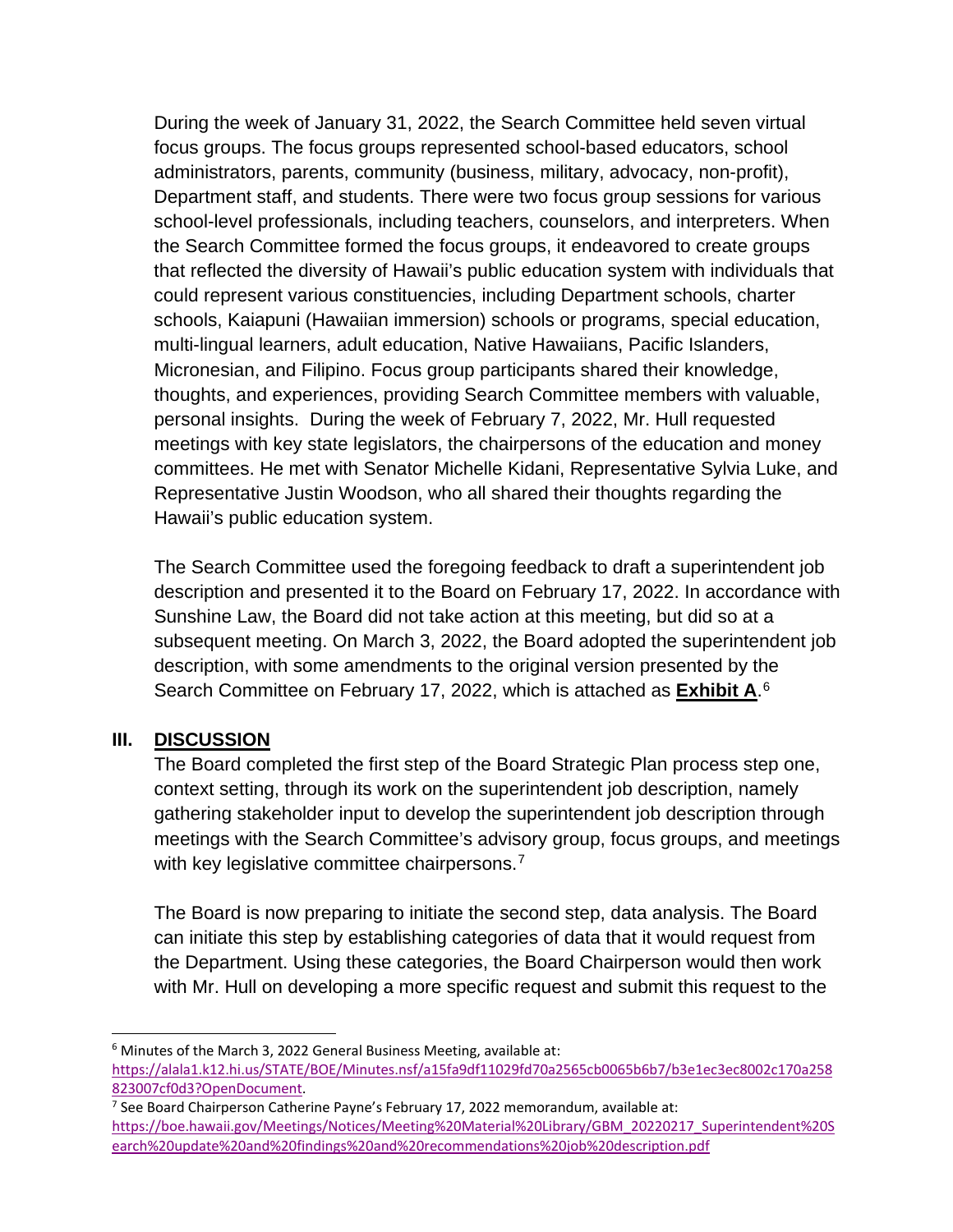Department. Once the Board receives this data, it would schedule time to review the data.

I would like to note that the contemplated structure of the Board Strategic Plan would be significantly different from the 2017-2020 Joint Strategic Plan. Under the current structure, the Board will develop the strategic plan and the Department will implement the strategic plan. As such, the Board will lead and oversee the development of the Board Strategic Plan.

### **IV. RECOMMENDATION**

I recommend that the Board approve the request of the categories of data described in Exhibit A in connection with the Board Strategic Plan process and authorize the Board Chairperson to establish more specific data requests in alignment with these categories and submit this data request to the Department and any other relevant entities.

**Proposed Motion: "Moved to approve the request for the categories of data described in Exhibit B in connection with the Board Strategic Plan process and authorize the Board Chairperson to establish more specific data requests in alignment with these categories and submit a data request to the Department and any other relevant entities."**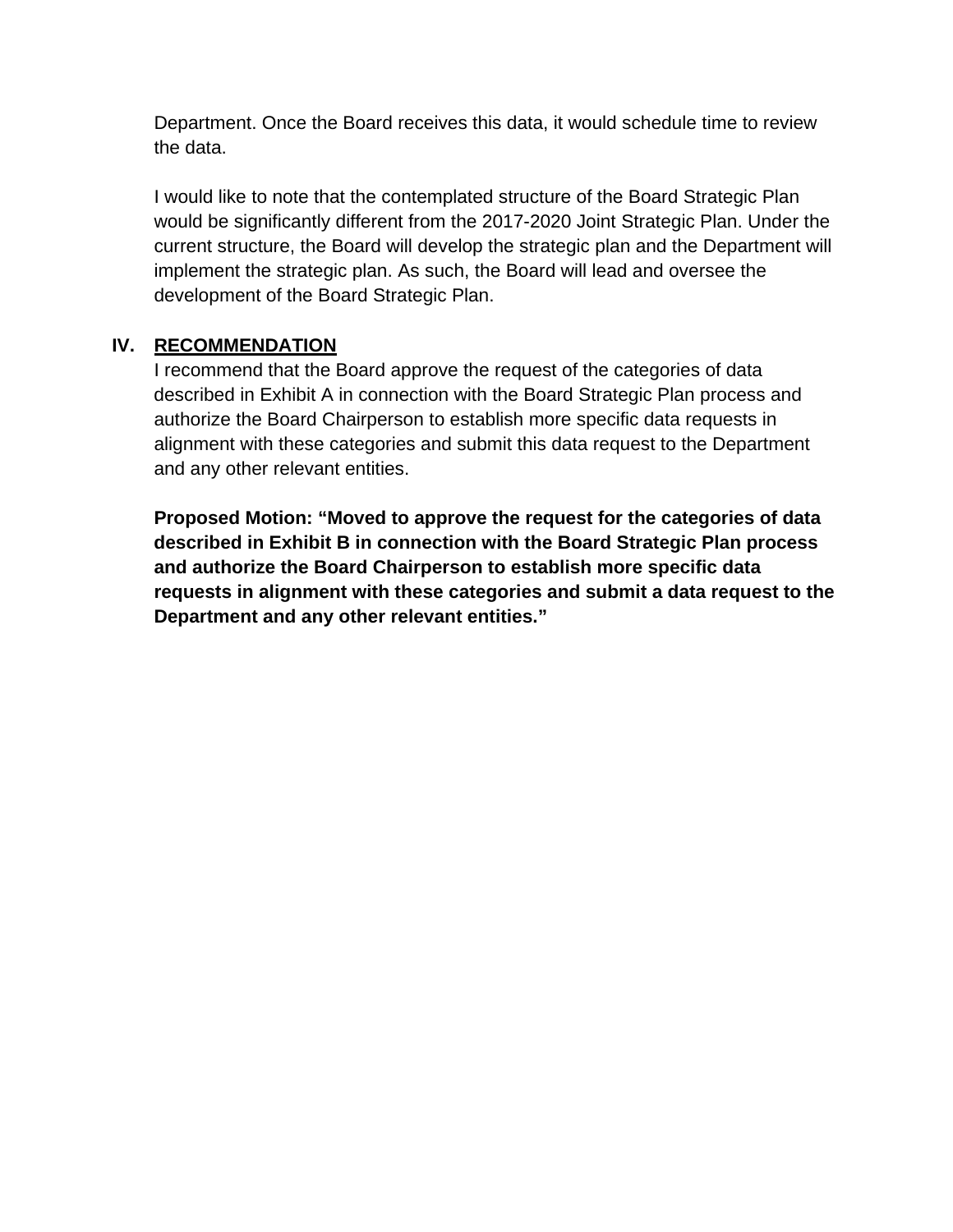#### **Exhibit A Superintendent Position Description**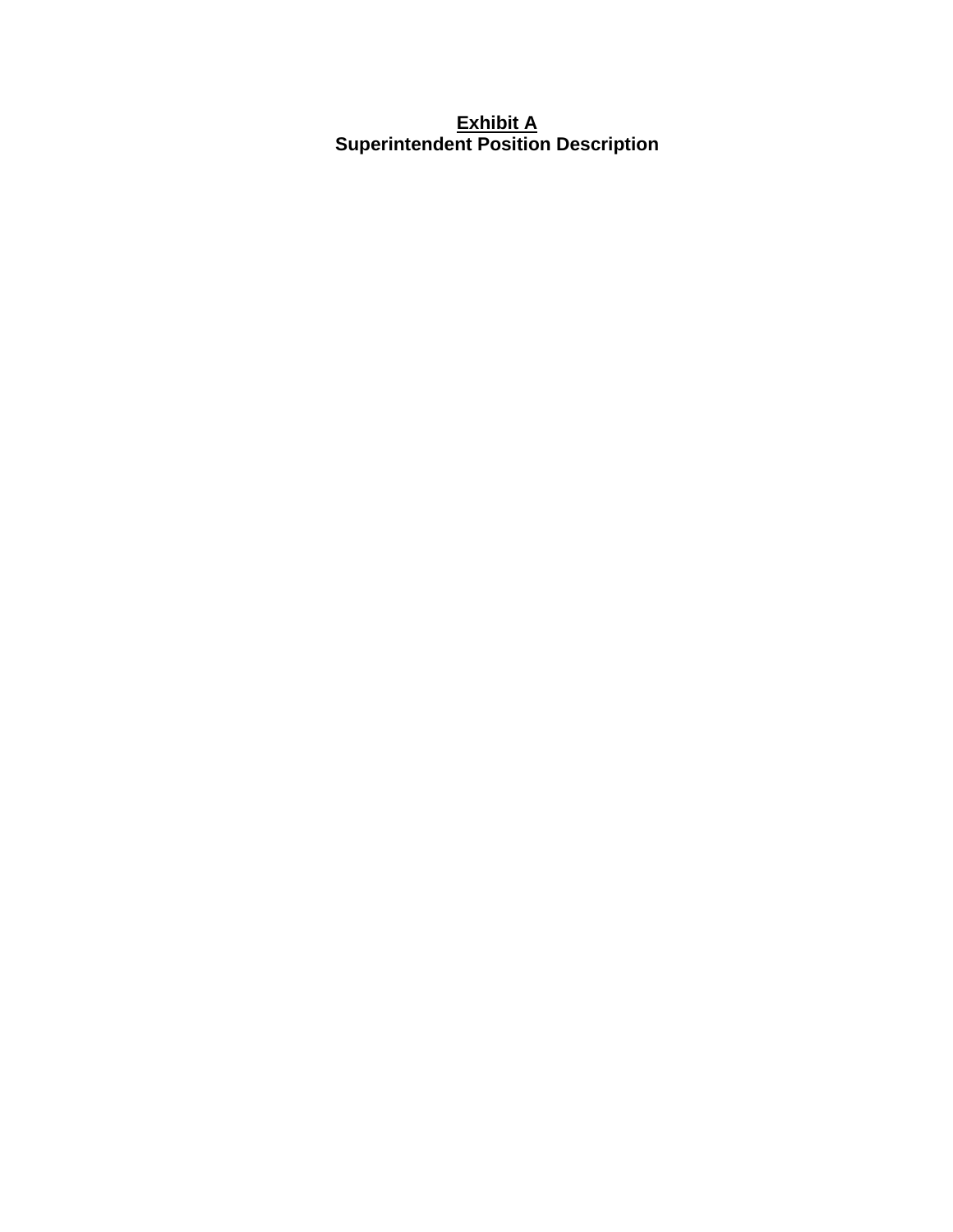#### **State of Hawaii Department of Education POSITION DESCRIPTION – SUPERINTENDENT OF EDUCATION**

**Position Summary:** The Hawaii State Superintendent of Education serves as the chief executive officer of the statewide public school system and is responsible for both the State Education Agency and Local Education Agency functions of the Hawaii State Department of Education ("Department"). Hawaii has 257 Department schools and 37 charter schools organized into 15 complex areas on six islands, with over 171,000 students (159,000+ in Department schools and over 12,000 in charter schools), approximately 22,600 permanent employees, approximately 20,000 casual hires and substitute employees, and an annual operating budget of more than \$2 billion. Reporting to the State Board of Education ("Board"), the Superintendent is accountable for achieving the goals established in the statewide strategic plan for education as approved by the Board and guided by the Board's vision, mission, and policies.

**Education**. Master's degree from an accredited college or university in education, business, public administration, or a closely related field. Alternatives to the education qualifications may be considered as the Board deems appropriate and acceptable.

**Experience**. Minimum of ten years in progressively increasing leadership roles with history of successfully handling the increased responsibilities associated with each promotion earned. At least five years shall have been as a chief executive officer or similar position of leadership. Experience in a similar sized organization desired.

#### **Competencies**.

- Demonstrates commitment to developing a culturally responsive, internationally competitive, student-centered education curriculum and instructional program for all students and families.
- Exhibits an understanding of complex organizations and how to produce successful change management and educational reform.
- Demonstrates understanding of the structure, roles, and responsibilities of the Department's state, complex area, and school-level system of education.
- Has a demonstrated ability to make large-scale positive impacts for students and a history of establishing effective processes and organizational systems to achieve desired outcomes.
- Is cognizant of national and international trends, best practices, policies, and research on ensuring student success.
- Has a record of excellent decision making based on a thorough understanding of the issues and of incorporating multiple stakeholder voices in the process.
- Has a deep understanding of Hawaii's history, culture, and values, including the key role that Kaiapuni education plays, and has incorporated this understanding in leadership decisions, actions, and style.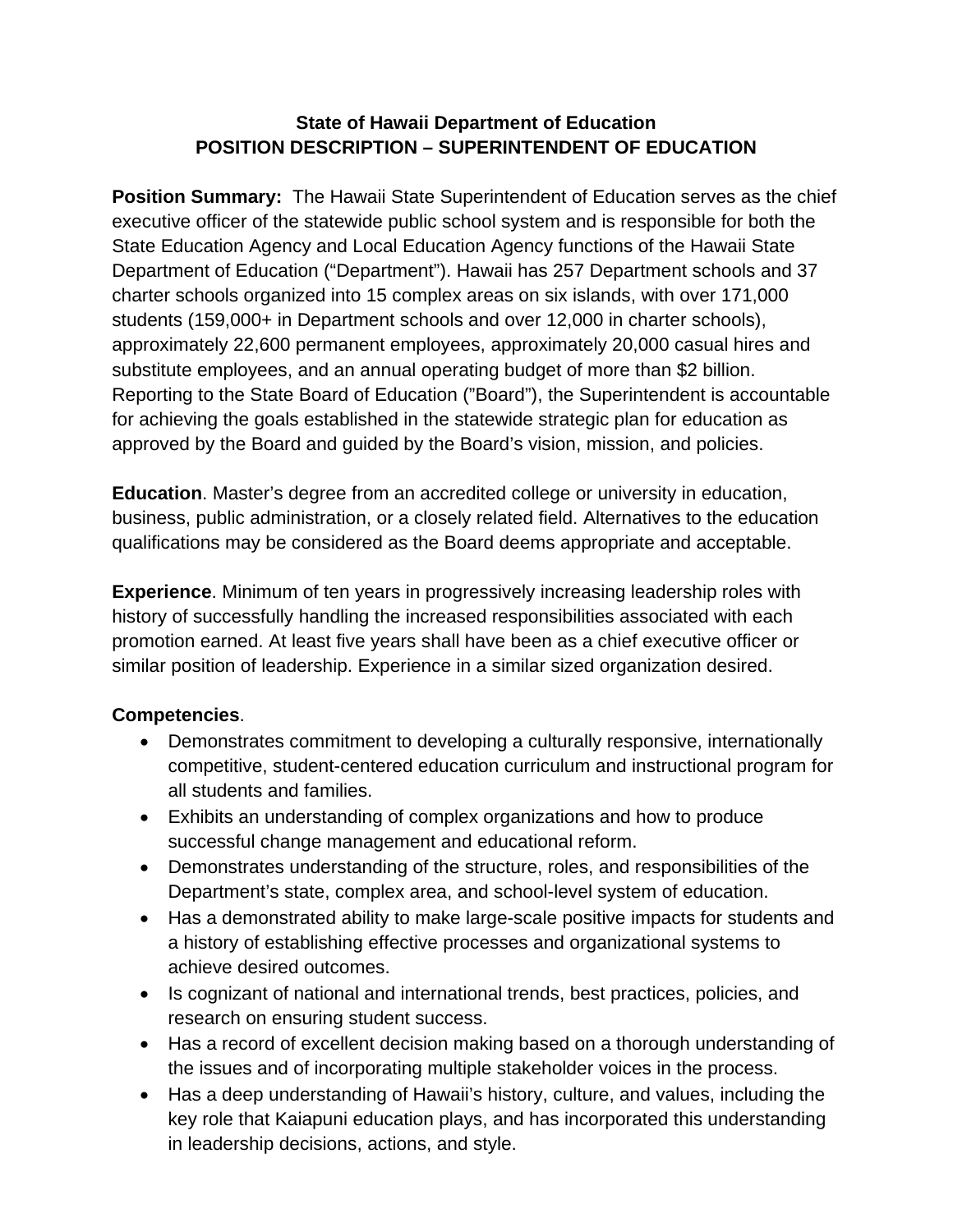- Has credibility and builds positive relationships with all stakeholders.
- Demonstrates a commitment to lifelong learning as a reflective and self-aware leader.
- Has a demonstrated ability to fully understand a diverse and unique education system.
- Has a demonstrated ability to hire and manage competent people in key positions, including finance and budget, facilities, human resources, and information technology.

### **Primary Responsibilities**

**Visionary Leadership and Organizational Culture**. The Superintendent promotes the success of all students by articulating and implementing a vision of learning, developing and modeling a positive organizational culture and school climate throughout the Department, and sustaining instructional programs conducive to student learning and staff professional growth. The Superintendent:

- Is the public face of educational excellence and embraces this role by sharing a bold, future-oriented vision for the state education system based on the vision, mission, and goals and priorities set by the Board;
- Clearly aligns leadership actions, staffing, and resources to a student-centered vision that is evident in the culture of all schools;
- Collaboratively builds, nurtures, and sustains an organizational culture that supports a system that serves all students;
- Creates and implements a HĀ-based, focused plan for achieving strategic plan goals and objectives supported by resources;
- Builds an executive team that complements and adds to his/her skill set and experience and can offer diverse perspectives and advice;
- Fosters innovative continuous improvement and effectiveness at all levels;
- Develops and nurtures leaders and empowers employees;
- Listens to and incorporates diverse perspectives in all decision-making processes;
- Develops, nurtures, sustains, and models trust, collaboration, learning, and elevated expectations by empowering and collaborating with state, complex area, and school leadership, and teacher leaders to make decisions that improve student learning;
- Leads and supports the use of quantitative and qualitative data to identify priorities, assess organizational effectiveness, identify effective practices, promote continuous organizational learning, and inform instruction; and
- Ensures that all staff receive relevant and continuous professional development, including leadership development (especially at the complex area and school levels), that directly enhances their performance.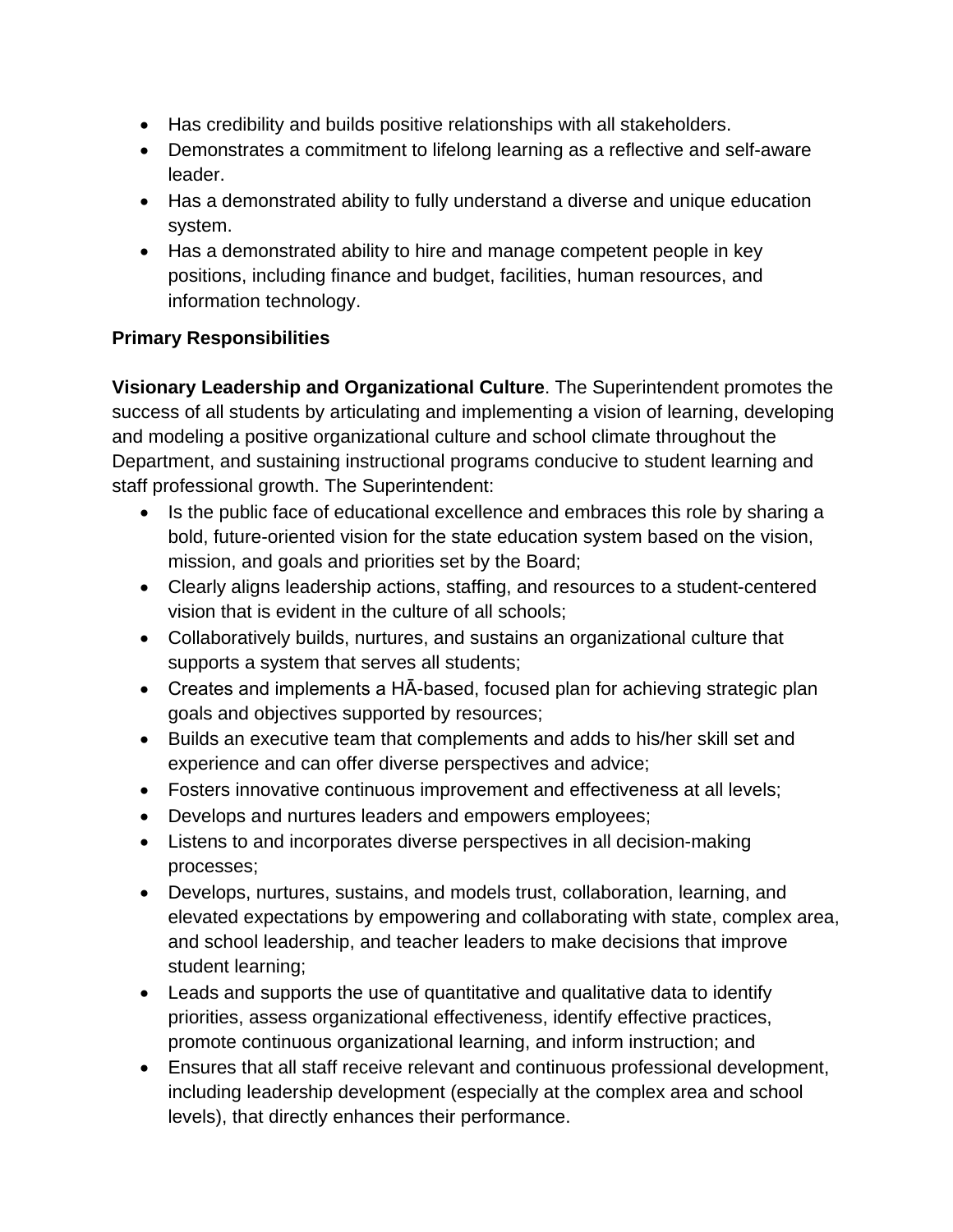**Operations, Resource, and Personnel Management**. The Superintendent manages operations and implements sound personnel practices to promote a safe, trusting, respectful, effective learning environment for students and staff and to ensure the fiscal fidelity and efficiency of the Department. The Superintendent:

- Monitors and evaluates operational systems to ensure the effective, efficient use of human, fiscal, capital, and technological resources;
- Develops and ensures the effective implementation of processes, procedures, and structures to support compliance with local, state, and federal laws and regulations;
- Implements personnel procedures and employee performance programs to effectively recruit, hire, develop, and retain highly effective teachers, administrators, and personnel;
- Articulates and implements a comprehensive plan for educator recruitment and retention;
- Manages fiscal planning and budget development, makes strategic recommendations based upon the Department's current fiscal position and future needs, prepares operating and financial budgets that align with the Board's strategic plan and makes sound fiscal decisions aligned with the strategic plan goals and objectives, and establishes clear, transparent systems of fiscal control and accountability;
- Monitors facilities use and needs, makes facilities recommendations as needed to the Board and Legislature, promotes safety across the state, and ensures that a facilities management plan is in place; and
- Provides timely, relevant, and strategic information and advice to the Board during labor negotiations, effectively collaborates with the exclusive representatives of public employee bargaining units, and actively seeks to improve collective bargaining outcomes that best serve students and the public education system.

**Board Governance and Policy**. With an understanding of how their distinct roles promote student success, the Superintendent partners effectively with the Board to ensure a high-quality education for every student and leads and manages the Department consistent with Board policies, promoting transparency, fairness, and trust. The Superintendent:

- Collaborates with the Board to shape a joint vision, mission, and strategic goals, with measurable objectives of elevated expectations for student achievement;
- Communicates the impact of federal policy and regulations on state operations and local policy decisions;
- Articulates the state's system of public-school governance, differentiates policymaking and administrative roles, interprets and executes the intent of Board policies, and advises the Board on the need for new or revised policies in a timely manner;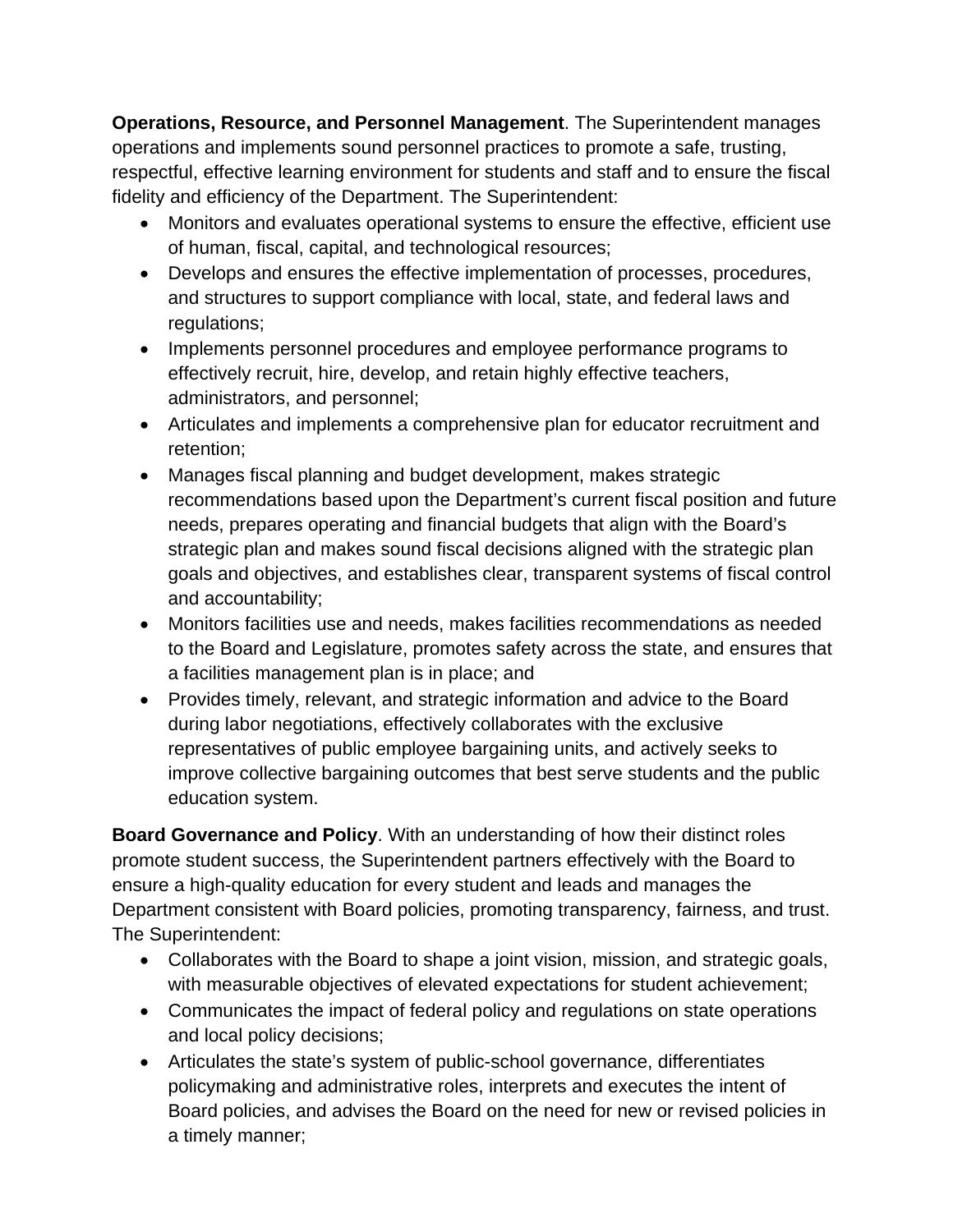- Advocates for and represents the Board's and Department's position on legislative initiatives and works effectively with local, state, and federal leaders and public officials;
- Offers professional perspective to the Board, with recommendations based on thorough study and analysis, and keeps the Board regularly informed with relevant quantitative and qualitative data, reports, and information that enable it to make effective, timely decisions on policies and strategic goal development; and
- Collaborates with the Board to define and deploy multiple-measure accountability systems that consider whole child development.

**Communication and Community Relations**. The Superintendent establishes effective communication and engagement processes with students, parents, teachers, and the community at large and seeks understanding of cultural, political, social, economic, and legal contexts to respond effectively to internal and external stakeholder feedback, build staunch support for the public education system, and promote the success of all students. The Superintendent:

- Uses effective public information strategies to communicate with all stakeholders in an appropriate and timely manner, manage internal and external perceptions of the Board and Department, and promote a positive image of the public education system with families, the media, federal and state officials, and the community at large;
- Engages meaningfully, proactively, and strategically with media;
- Communicates with diverse audiences in a timely manner to achieve desired results and practices;
- Works with staff, federal and state agencies, and other community members to secure resources and build partnerships to support strategic plan goals and student success;
- Works with state legislators, governor, and other state-level policymakers to ensure continuity of vision and coherence of policy implementation;
- Establishes effective communication within the Department, promotes positive interpersonal relations among staff, and creates a HĀ-based atmosphere of trust and respect with staff, families, and community members;
- Works with birth-prekindergarten early learning partners to ensure K-12 school readiness and student success;
- Collaborates with higher education institution and business leaders to ensure smooth transitions for high school graduates and development of appropriate career pathways for students;
- Exercises cultural competence in all communications, interactions, and community engagement; and
- Maintains an open, honest, transparent relationship with the Board always.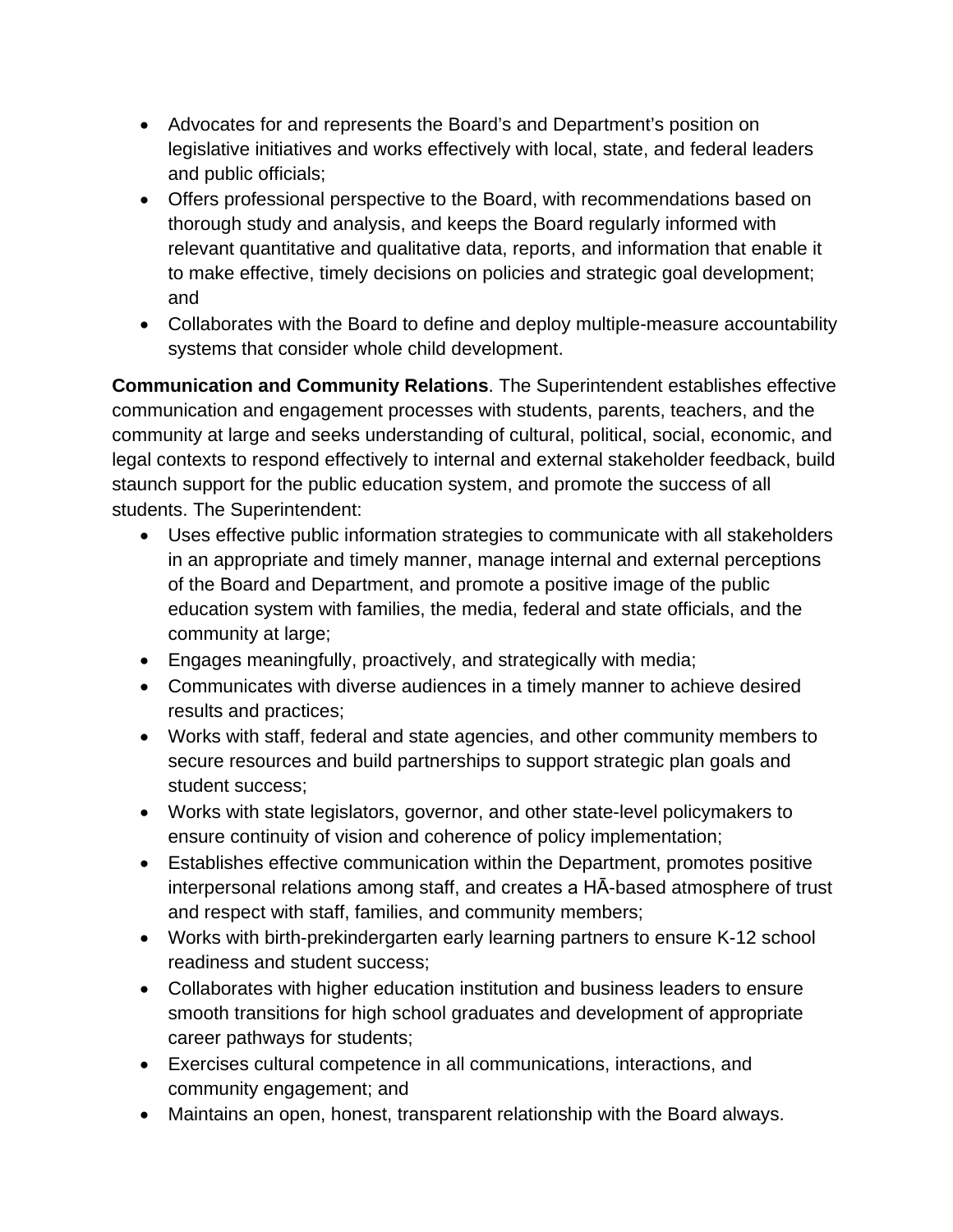**Equity Advocacy**. The Superintendent advocates for equitable opportunities and conditions and builds a foundation rooted in the promise of equity, integrity, and fairness for every student and every staff member. The Superintendent:

- Maintains a primary focus on equity and excellence in all aspects of the job;
- Champions and builds a diverse, equitable, inclusive environment in schools and throughout the Department and advocates for equity and fair play among student groups, schools, complexes, and state offices;
- Promotes social-emotional wellness of students, staff, and community;
- Promotes social justice and civil rights, ensuring that schools are safe learning environments free of inequities and injustices; and
- Ensures equitable distribution of resources, both human and fiscal.

### **Other Duties and Responsibilities**

- Works with the Board to select and administer statewide assessments aligned with Board-approved state standards.
- Executes a comprehensive planning process to manage short- and long-term crises, including processes and systems to communicate regularly with the Board, educators, parents, and other stakeholders.
- Approves the appointment of all education officers and hires, recommends Board approval for Department executives, makes final decisions on actions where serious disciplinary action is considered for an employee, and engages in labor negotiations.
- Administers agencies attached to the Department, as provided by law, including the Executive Office on Early Learning, the Hawaii Teacher Standards Board, the State Public Charter School Commission, and the Hawaii State Public Library System.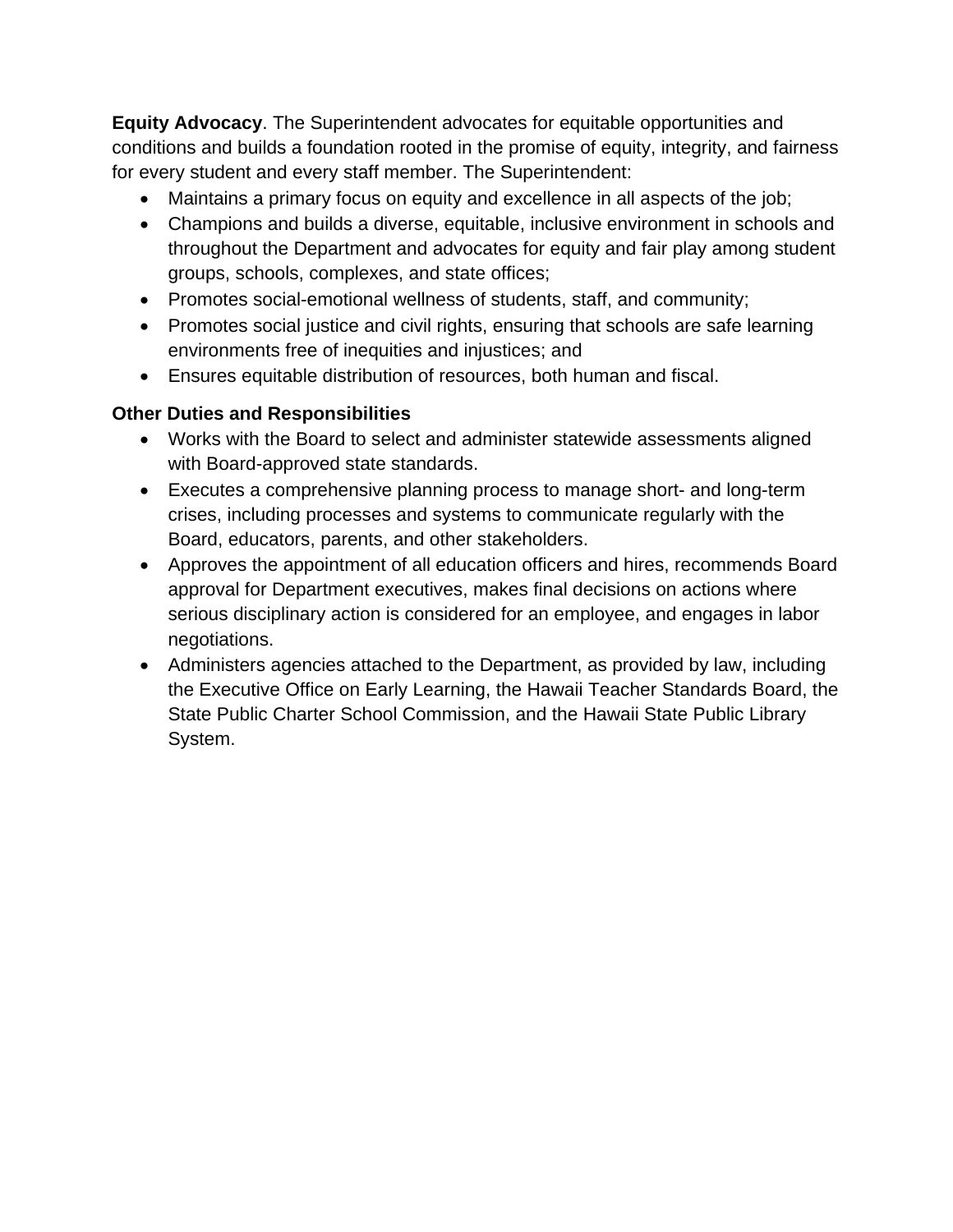# **Exhibit B Strategic Planning Data Categories**